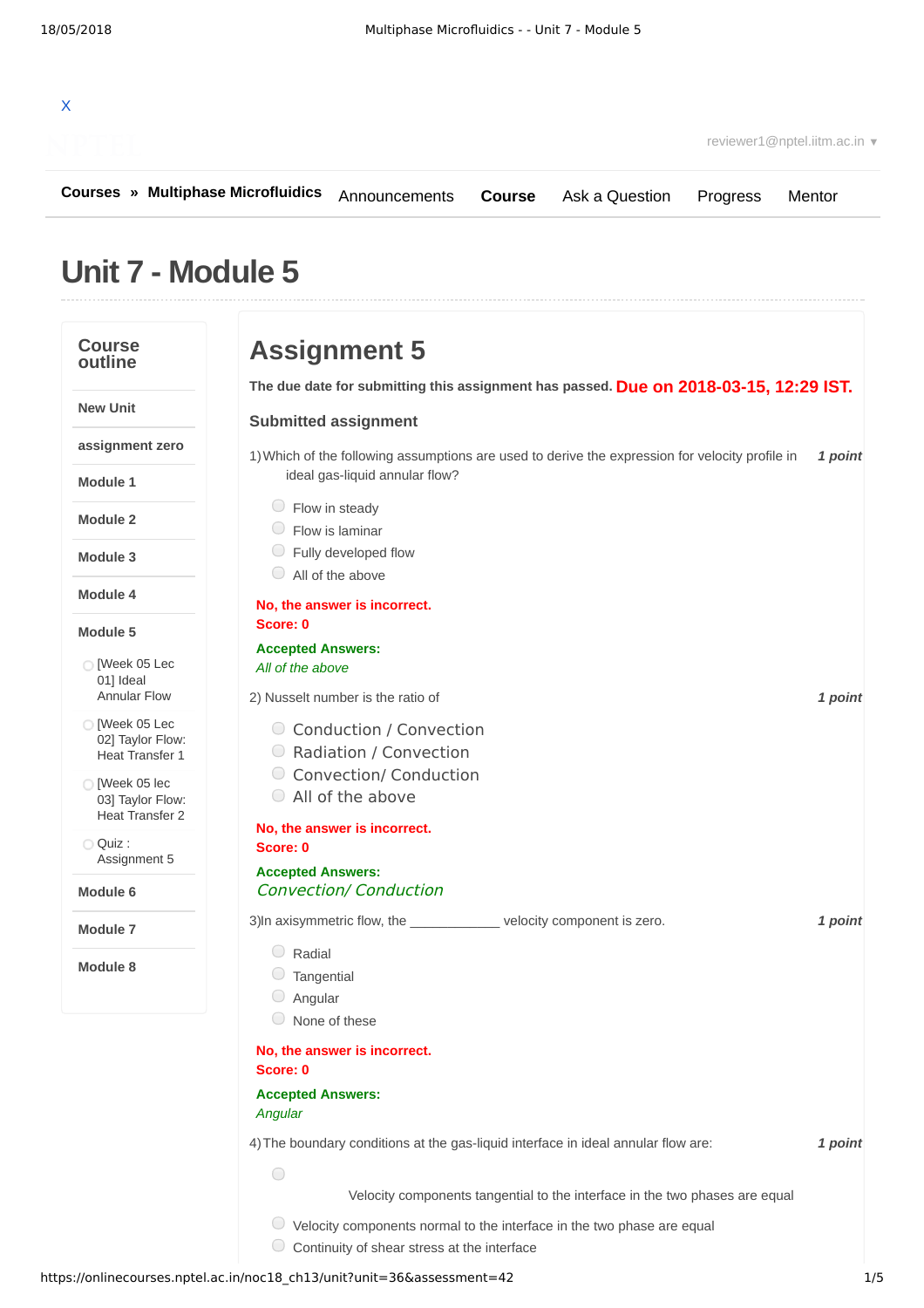| 18/05/2018 | Multiphase Microfluidics - - Unit 7 - Module 5                                                                                                                     |         |
|------------|--------------------------------------------------------------------------------------------------------------------------------------------------------------------|---------|
|            | $\bigcirc$ All of the above                                                                                                                                        |         |
|            | No, the answer is incorrect.<br>Score: 0                                                                                                                           |         |
|            | <b>Accepted Answers:</b><br>All of the above                                                                                                                       |         |
|            | 5) Heat transfer coefficient in a stagnant liquid film of thickness d is __________. The thermal<br>conductivity of the liquid is $k$ and heat capacity is $C_p$ . | 1 point |
|            | $\bigcirc$ $kC_p$<br>$O$ d/k<br>$\bigcirc$ k/d<br>$\bigcirc$ k/C <sub>p</sub>                                                                                      |         |
|            | No, the answer is incorrect.<br>Score: 0                                                                                                                           |         |
|            | <b>Accepted Answers:</b><br>k/d                                                                                                                                    |         |
|            | 6) Which of these is are the phase change processes?                                                                                                               | 1 point |
|            | ○ Boiling<br>$\circ$ Evaporation<br>Condensation<br>$\bigcirc$ All of the above                                                                                    |         |
|            | No, the answer is incorrect.<br>Score: 0                                                                                                                           |         |
|            | <b>Accepted Answers:</b><br>All of the above                                                                                                                       |         |
|            | 7) The specific heat capacity is an intensive property.                                                                                                            | 1 point |
|            | True<br>$\circ$ False                                                                                                                                              |         |
|            | No, the answer is incorrect.<br>Score: 0                                                                                                                           |         |
|            | <b>Accepted Answers:</b><br>True                                                                                                                                   |         |
|            | 8) Prandtl number is the ratio of                                                                                                                                  | 1 point |
|            | ◯<br>Momentum diffusivity and mass diffusivity                                                                                                                     |         |
|            | ○ Momentum diffusivity and thermal diffusivity<br>$\circ$ Mass diffusivity and thermal diffusivity<br>○ None of the above                                          |         |
|            | No, the answer is incorrect.<br>Score: 0                                                                                                                           |         |
|            | <b>Accepted Answers:</b><br>Momentum diffusivity and thermal diffusivity                                                                                           |         |
|            | 9) Prandtl number of air is (choose the nearest value)                                                                                                             | 1 point |
|            | $\bigcirc$ 0.01<br>$\degree$ 10<br>$\circ$ 5<br>$\circ$ 1                                                                                                          |         |
|            | No, the answer is incorrect.<br>Score: 0                                                                                                                           |         |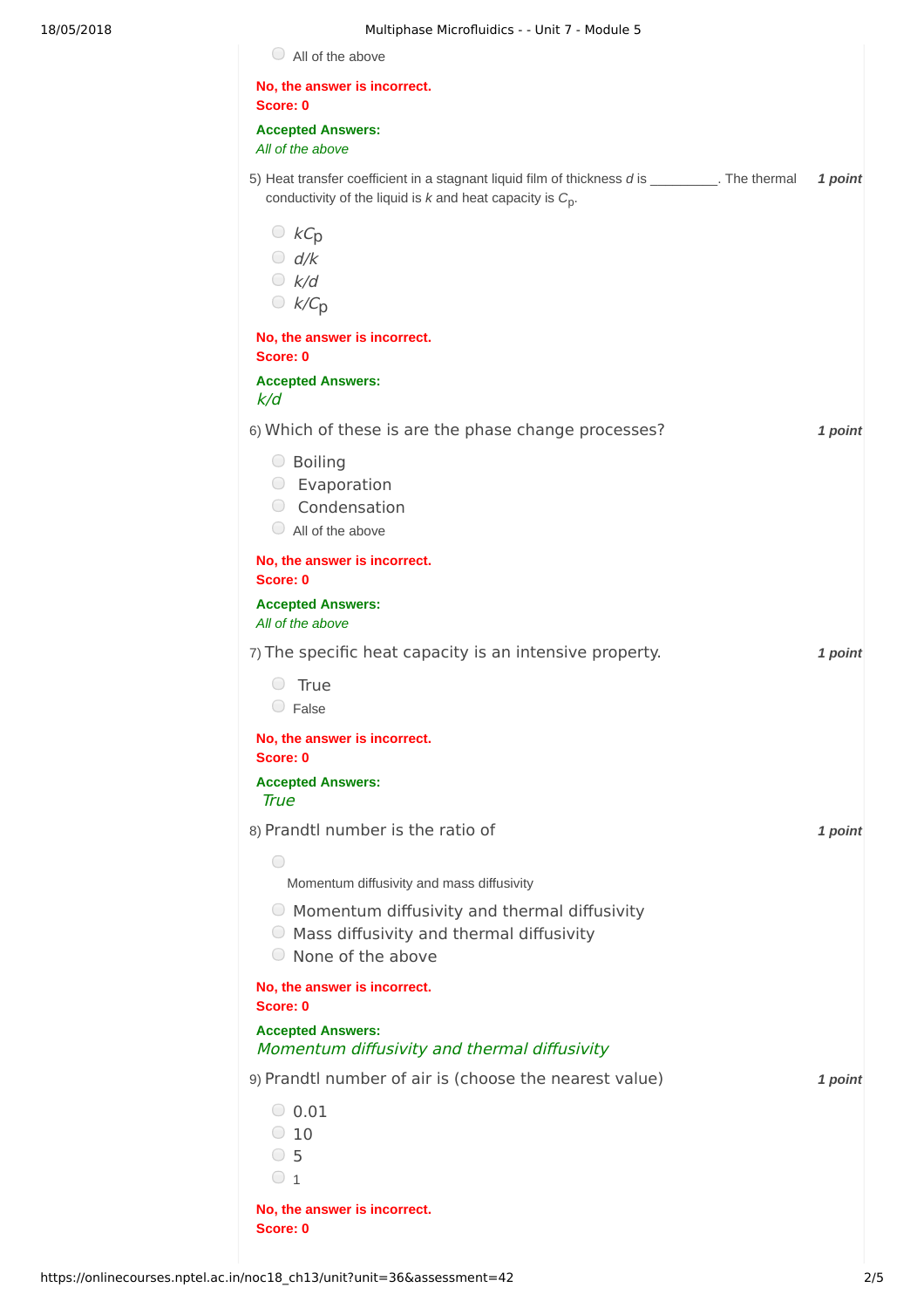#### **Accepted Answers:**

*1*

10Heat transfer coefficient in single phase, laminar, fully-developed flow 1 point in a channel with increase in flow rate.

- O Increases
- Decreases
- Remains unchanged
- None of the above

**No, the answer is incorrect. Score: 0**

#### **Accepted Answers:** Increases

11) Heat transfer in slug flow regime in gas-liquid flow in microchannels is expected to be better 1 point than that in single phase flow in microchannels for low and moderate void fractions because of

- $\bigcirc$  Internal recirculations in the liquid slugs
- $\bigcirc$  Internal recirculation in the gas bubbles
- $\bigcirc$  Developing flow in the liquid slugs

Internal recirculations in the liquid slugs and developing flow in the liquid slugs

## **No, the answer is incorrect.**

**Score: 0**

 $\bigcirc$ 

#### **Accepted Answers:**

#### *Internal recirculations in the liquid slugs and developing flow in the liquid slugs*

12Heat transfer in developing single phase does not depend on the 1 point following

- $\bigcirc$  Reynolds number
- Prandtl number
- Flow length
- Depends on all the above factors

# **No, the answer is incorrect.**

**Score: 0**

### **Accepted Answers:** Depends on all the above factors

13Consider gas-liquid flow in a channel. The specific heat capacities of 1 point water and air to be 4180 and 1000 J/kg-K, respectively. The densities of water and air are 1000 and 1.3 kg/m<sup>3</sup>, respectively. If the superficial velocities and the volume fractions of the two phases are equal, what percent of heat entering from the wall goes into the gas phase?

- $0.10%$
- $\circ$  50%
- $0.100%$
- $\bigcirc$  less than 0.1%

#### **No, the answer is incorrect. Score: 0**

#### **Accepted Answers:** *less than 0.1%*

14Consider gas-liquid flow in a channel. The specific heat capacities of 1 point water and air to be 4180 and 1000 J/kg-K, respectively. The densities of water and air are 1000 and 1.3 kg/m<sup>3</sup>, respectively. If the volumetric flow rate of the gas phase is 100 times than that of the liquid phase, what percent of heat entering from the wall goes into the gas phase?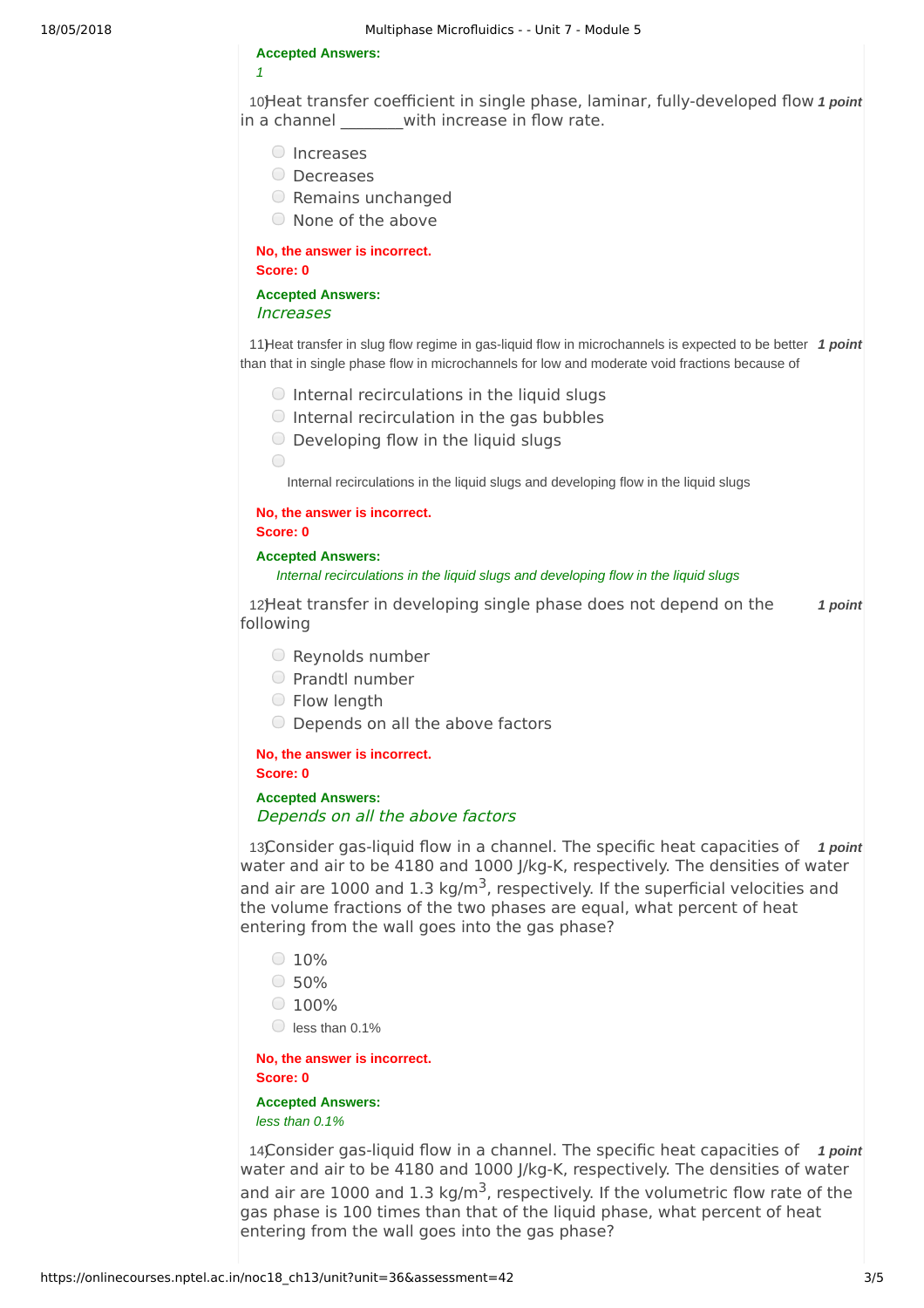|                                          | 100%                     |  |  |  |
|------------------------------------------|--------------------------|--|--|--|
| U.                                       | 0.3%                     |  |  |  |
|                                          | 50%                      |  |  |  |
|                                          | 3%                       |  |  |  |
| No, the answer is incorrect.<br>Score: 0 |                          |  |  |  |
|                                          | <b>Accepted Answers:</b> |  |  |  |
| 3%                                       |                          |  |  |  |

15Consider gas-liquid flow in a channel. The specific heat capacities of 1 point water and air to be 4180 and 1000 J/kg-K, respectively. The densities of water and air are 1000 and 1.3 kg/m<sup>3</sup>, respectively. If the volumetric flow rate of the gas phase is 1000 times than that of the liquid phase, what percent of heat entering from the wall goes into the gas phase?

| 100%    |  |
|---------|--|
| $0.3\%$ |  |

 $\bigcirc$  24%

 $\bigcirc$  10%

**No, the answer is incorrect. Score: 0**

**Accepted Answers:** *24%*

16) *1 point* .Route of heat transfer in Taylor flow regime are

Wall to bubble film

 $\bigcirc$  Bubble film to liquid slug

Wall to recirculating slug

All of the above

**No, the answer is incorrect. Score: 0**

**Accepted Answers:**

*All of the above*

17Calculate the inverse Graetz number Ls\* for flow Reynolds number of 1 point 300, Prandtl number of 7, and nondimensional slug length of 5.

- $0.24$
- $\degree$  420
- $\degree$  42

 $_0.0024$ 

**No, the answer is incorrect. Score: 0**

**Accepted Answers:** *0.0024*

18) What would be the Nusselt number in a slug for the parameters given 1 point in Q. 17 for constant wall heat flux boundary condition?

|                                          | 15    |  |  |  |
|------------------------------------------|-------|--|--|--|
|                                          | 19    |  |  |  |
| $($ )                                    | 4.363 |  |  |  |
| U.                                       | 10    |  |  |  |
| No, the answer is incorrect.<br>Score: 0 |       |  |  |  |
| <b>Accepted Answers:</b>                 |       |  |  |  |
| 19                                       |       |  |  |  |